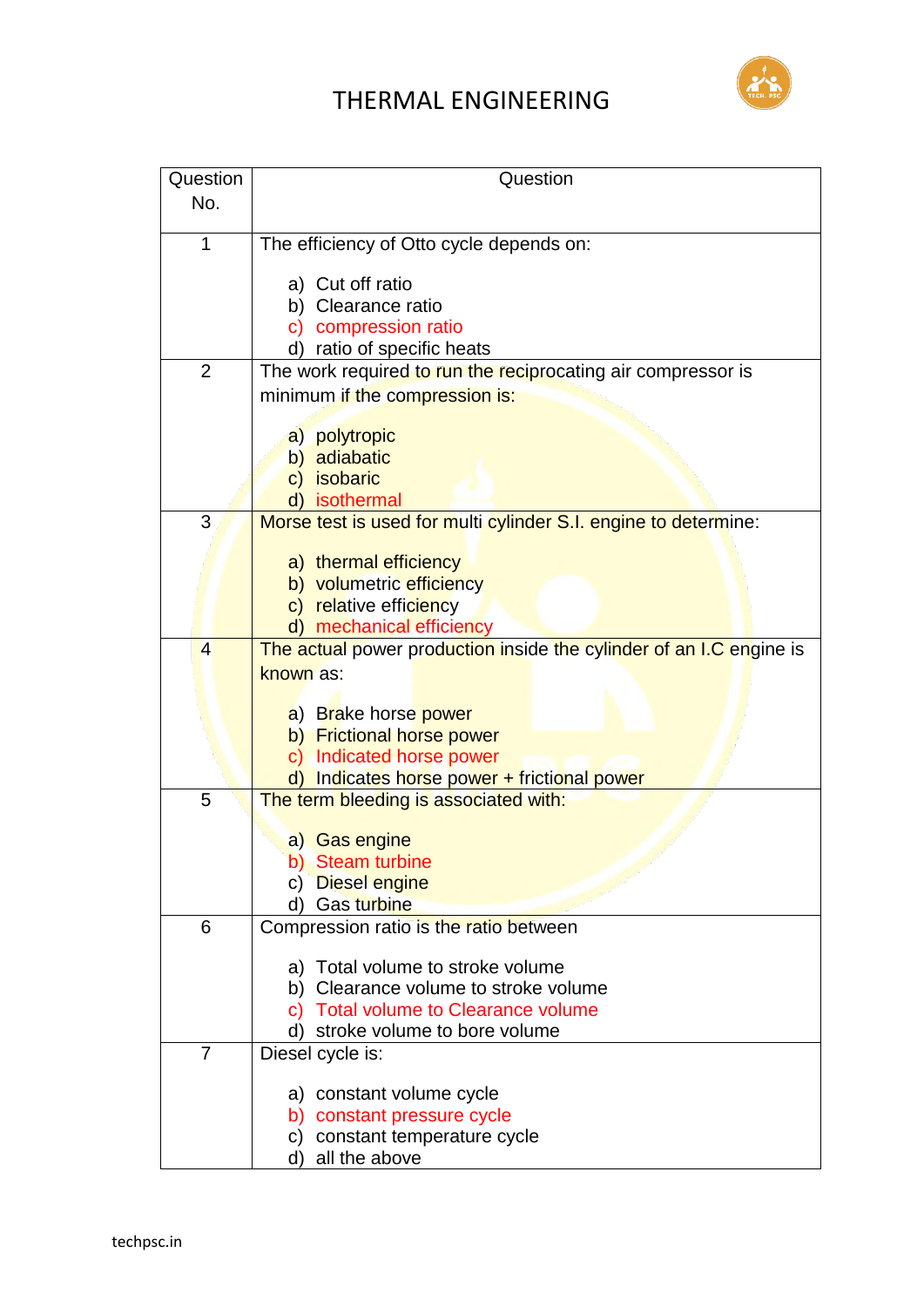

## THERMAL ENGINEERING

| 8  | In the process of adiabatic expansion:                                     |
|----|----------------------------------------------------------------------------|
|    |                                                                            |
|    | a) heat Is not supplied or rejected<br>b) heat Is supplied or rejected     |
|    | c) hot and cold body are rejected                                          |
|    | d) none of these                                                           |
| 9  | PV diagram of Otto cycle have:                                             |
|    |                                                                            |
|    | a) 2 constant volume and 2 adiabatic                                       |
|    | b) 2 constant pressure and 2 adiabatic                                     |
|    | c) 1 constant pressure and 1 constant volume                               |
|    | 1 constant pressure, 1 constant volume and 2 adiabatic                     |
| 10 | Frictional power is:                                                       |
|    | a) BP+FP<br>b) $1P-BP$ c) $1P+FP$<br>$(d)$ BP-FP                           |
| 11 | What is indicated by the power output per unit of engine                   |
|    | Displacement?                                                              |
|    |                                                                            |
|    | a) Maximum effective power output produced by each litre of                |
|    | engine size<br>b) Weight propelled by each KW developed by engine          |
|    | c) Displacement per power output                                           |
|    | d) Power output per litre of fuel consumption                              |
| 12 | The ratio of the brake horse power to the indicate horse power is          |
|    | called:                                                                    |
|    |                                                                            |
|    | a) Overall efficiency                                                      |
|    | b) mechanical efficiency                                                   |
|    | c) volumetric efficiency                                                   |
| 13 | d) relative efficiency<br>The IHP, BHP &FHP of an IC engine are related by |
|    |                                                                            |
|    | a) $H P = B H P - F H P$                                                   |
|    | b) IHP= BHP + $2 \times$ FHP                                               |
|    | c) $IHP = BHP + FHP$                                                       |
|    | $d$ $HP = BHP - 2x$ FHP                                                    |
| 14 | Which of the following types of energy is stored in an accumulator?        |
|    | a) Pressure energy                                                         |
|    | b) Kinetic energy                                                          |
|    | c) Potential energy                                                        |
|    | d) Strain energy                                                           |
| 15 | A steam nozzle convert heat energy into:                                   |
|    |                                                                            |
|    | a) Pressure energy                                                         |
|    | b) Velocity energy<br>c) Potential energy                                  |
|    | d) Strain energy                                                           |
| 16 | For supplying intermittent small quantity of air at high pressure          |
|    |                                                                            |